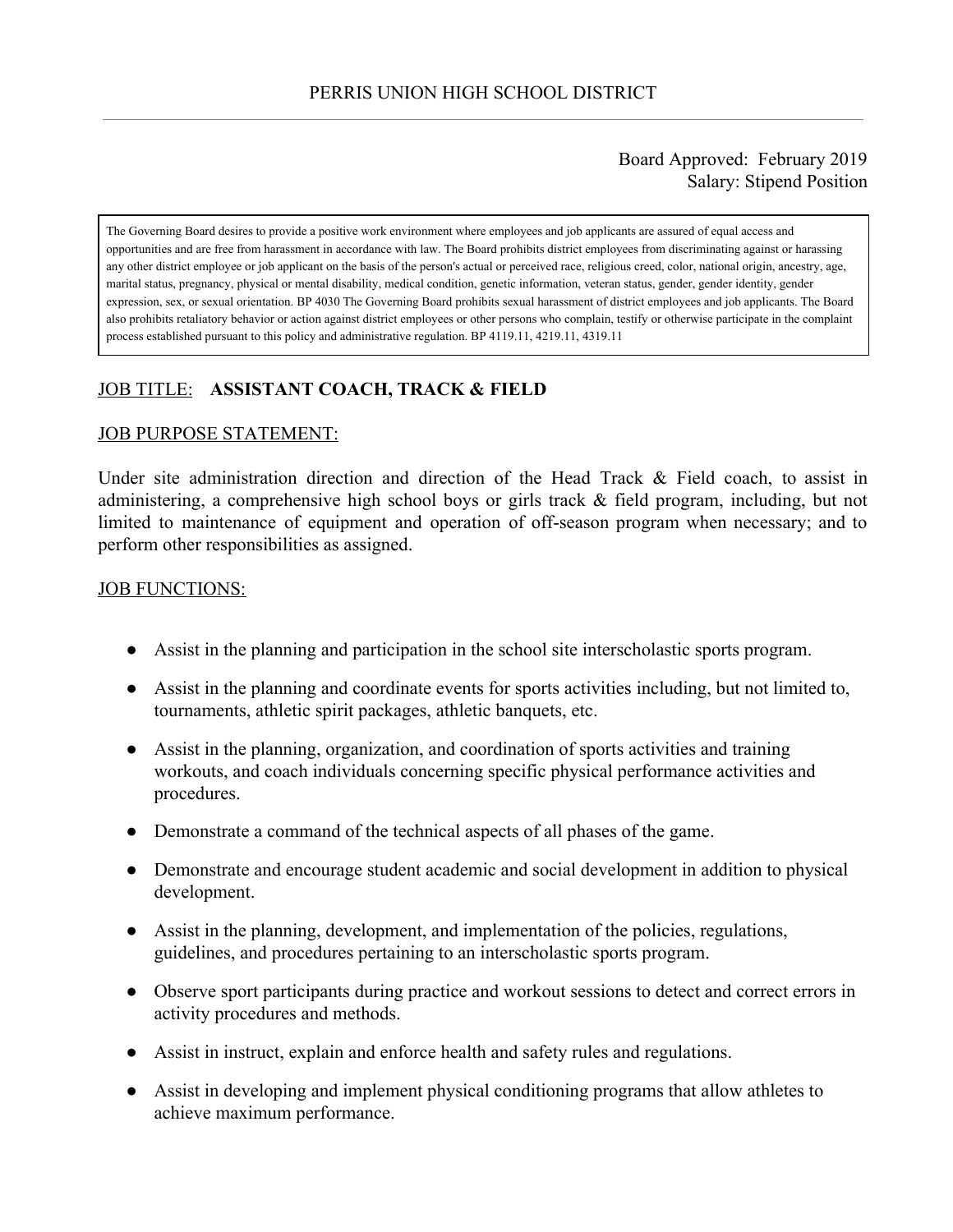# JOB TITLE: **ASSISTANT COACH, TRACK & FIELD** Page 2 of 3

#### JOB FUNCTIONS – continued

- Assist in the selection of interscholastic sport activity uniforms and related sport apparatus and equipment.
- Assist in assessing the athletic team skills and abilities and the opponents capabilities and determine game strategies.
- Assist in opponent scouting activities.
- Understand and carry out oral and written directions with minimal accountability controls.
- Communicate effectively in English in oral and written form.
- Build and maintain a positive working relationship with parents, students, other coaches, staff, and the public.
- Work cooperatively with other school leaders in a school environment with multiple curricular and co-curricular programs.
- Understand the principles, goals, and objectives of public education.
- Knowledge of the methods, techniques, procedures, and strategies concerning the development and maintenance of an effective interscholastic sports program.
- Knowledge of modern trends pertaining to interscholastic sports programs and activities.
- Commitment between academic and athletic excellence for student athletes.
- Demonstrate successful ability to follow the National Federation of High Schools Coaches Code of Conduct and the California Interscholastic Federation (CIF) Coaches Code of Conduct, and Pursuing Victory with Honor.

## PHYSICAL ABILITIES:

- Physical Demands: This is a non-sedentary position that involves walking, running, and standing for extended periods of time. This position requires accurate perception of sound, near and far vision, depth perception, handling and working with educational sport aids, equipment, and providing oral information and directions.
- Working Conditions: Sport activities will be held outdoors or indoors depending on the sport. Exposure to seasonal outdoor temperatures (30 $\degree$  F – 115 $\degree$  F), possible wind, rain, and snow, loud noise from participants and spectators.